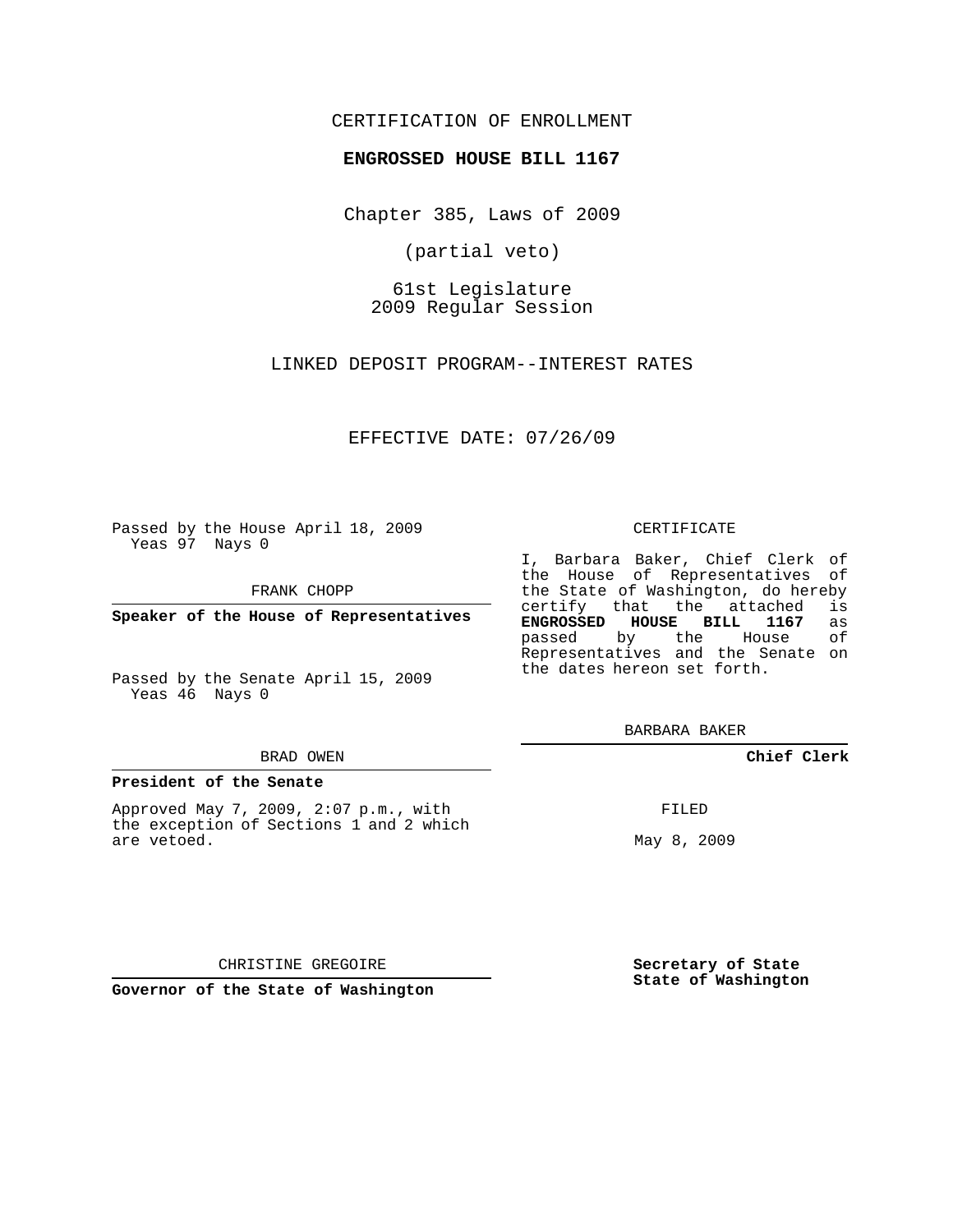# **ENGROSSED HOUSE BILL 1167** \_\_\_\_\_\_\_\_\_\_\_\_\_\_\_\_\_\_\_\_\_\_\_\_\_\_\_\_\_\_\_\_\_\_\_\_\_\_\_\_\_\_\_\_\_

\_\_\_\_\_\_\_\_\_\_\_\_\_\_\_\_\_\_\_\_\_\_\_\_\_\_\_\_\_\_\_\_\_\_\_\_\_\_\_\_\_\_\_\_\_

## AS AMENDED BY THE SENATE

Passed Legislature - 2009 Regular Session

**State of Washington 61st Legislature 2009 Regular Session By** Representatives Hasegawa, Kenney, Simpson, Chase, and Santos Read first time 01/14/09. Referred to Committee on Financial Institutions & Insurance.

 AN ACT Relating to the linked deposit program; amending RCW 43.86A.060; creating new sections; and providing an expiration date.

BE IT ENACTED BY THE LEGISLATURE OF THE STATE OF WASHINGTON:

 *\*NEW SECTION. Sec. 1. The legislature finds that the linked deposit program is not accessible to many certified small businesses that the program was created to serve. The legislature further finds that the increased involvement of community development financial institutions in the linked deposit program could increase the participation of these small businesses. The legislature intends that the office of minority and women's business enterprises report to the legislature with an analysis of barriers faced by certified small businesses that are currently not able to participate in the linked deposit program and make recommendations on how to overcome those barriers. \*Sec. 1 was vetoed. See message at end of chapter.*

 *\*NEW SECTION. Sec. 2. By December 1, 2009, the office of minority and women's business enterprises shall, in consultation with the state treasurer and within existing resources, submit a report with recommendations to the legislature that addresses the following issues:*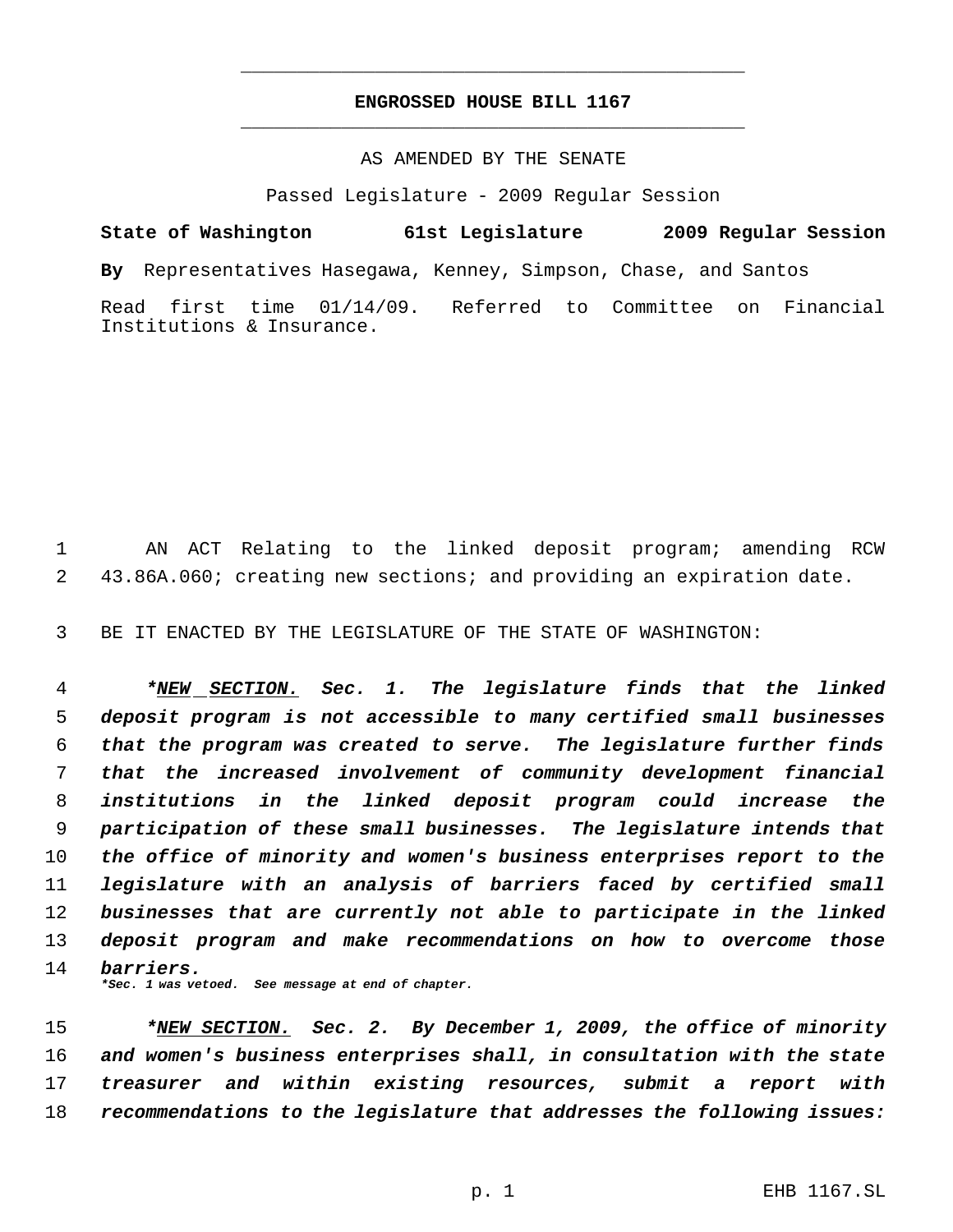*(1) The availability of sources of capital for certified borrowers, including the amounts and interest rates for that capital;*

 *(2) The loans that are not being funded for certified borrowers under the current program and why those loans are not being funded;*

 *(3) The availability of other sources of capital in the marketplace for those nonfunded loans of certified borrowers, including the amounts and interest rates for that capital;*

 *(4) Whether there are other institutions that may be willing to make those loans that are currently not being made to certified borrowers under the program;*

 *(5) Whether the program could be modified to encourage lenders to make those loans that are not currently being made to certified borrowers and whether the cost of those loans would be a barrier;*

 *(6) A review of how other states seek to increase access to capital for borrowers that traditionally lack access to capital; and*

 *(7) The role community development financial institutions could play in mitigating the cost of lending to certified borrowers who are not currently being served by the program. \*Sec. 2 was vetoed. See message at end of chapter.*

 **Sec. 3.** RCW 43.86A.060 and 2008 c 187 s 3 are each amended to read as follows:

 (1) The state treasurer shall establish a linked deposit program for investment of deposits in qualified public depositaries. As a condition of participating in the program, qualified public depositaries must make qualifying loans as provided in this section. The state treasurer may purchase a certificate of deposit that is equal to the amount of the qualifying loan made by the qualified public depositary or may purchase a certificate of deposit that is equal to the aggregate amount of two or more qualifying loans made by one or more qualified public depositaries.

(2) Qualifying loans made under this section are those:

(a) Having terms that do not exceed ten years;

(b) Where an individual loan does not exceed one million dollars;

 (c)(i) That are made to a minority or women's business enterprise that has received state certification under chapter 39.19 RCW; or

 (ii) That are made to a veteran-owned business that has received state certification under RCW 43.60A.190;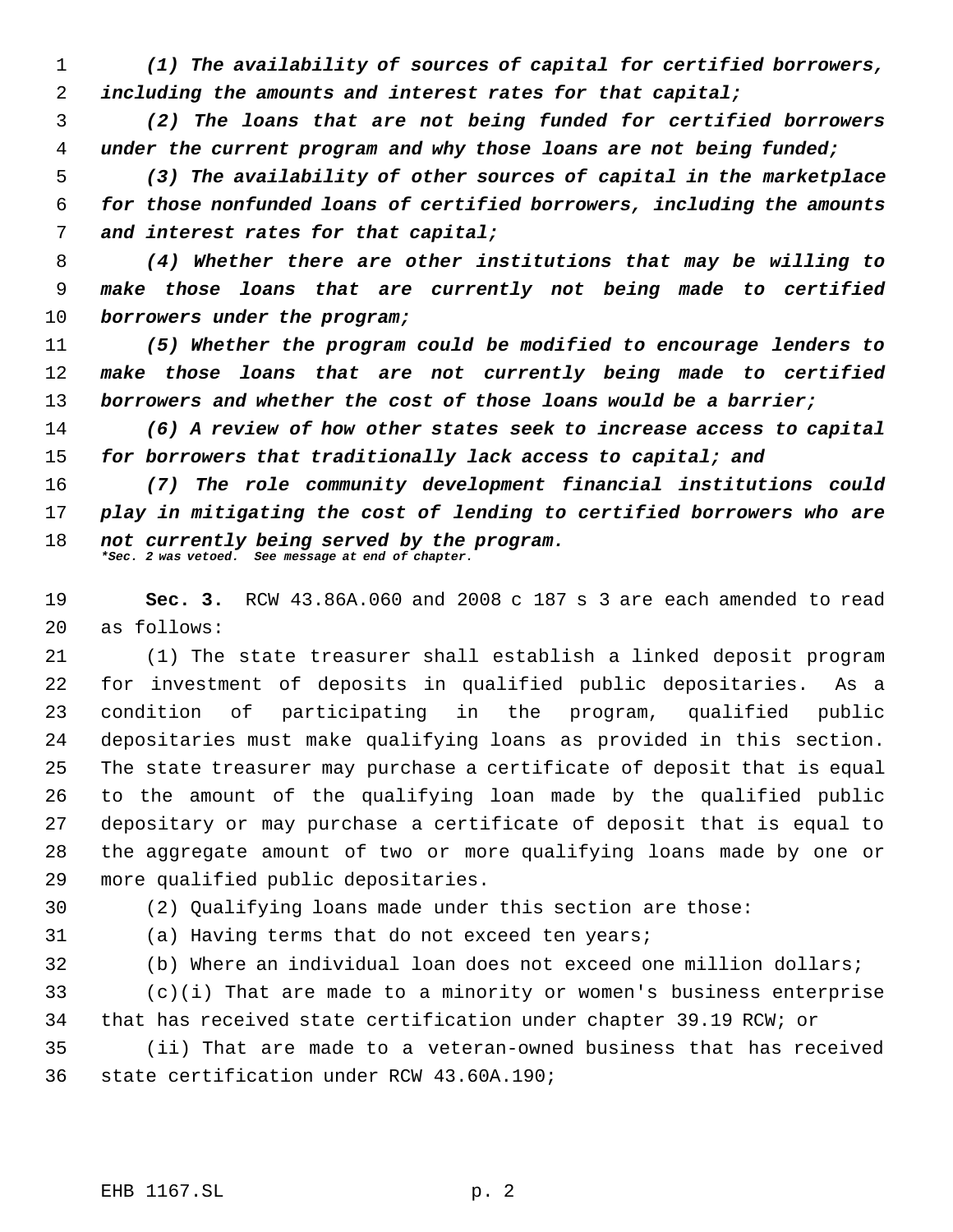(d) Where the interest rate on the loan to the minority or women's business enterprise or veteran-owned business does not exceed an interest rate that is two hundred basis points below the interest rate the qualified public depositary would charge for a loan for a similar purpose and a similar term, except that, if the preference given by the state treasurer to the qualified public depositary under subsection (3) of this section is less than two hundred basis points, the qualified public depositary may reduce the preference given on the loan by an amount that corresponds to the reduction in preference below two hundred basis points given to the qualified public depositary; and

 (e) Where the points or fees charged at loan closing do not exceed one percent of the loan amount.

 (3) In setting interest rates of time certificate of deposits, the state treasurer shall offer rates so that a two hundred basis point preference will be given to the qualified public depositary, except 16 that the treasurer ((shall)) may lower the amount of the preference to 17 ensure that the effective interest rate on the ((time certificate of)) 18 deposit is not less than  $((twe))$  zero percent.

 (4) Upon notification by the state treasurer that a minority or women's business enterprise is no longer certified under chapter 39.19 RCW or that a veteran-owned business is no longer certified under RCW 43.60A.190, the qualified public depositary shall reduce the amount of qualifying loans by the outstanding balance of the loan made under this section to the minority or women's business enterprise or the veteran-owned business, as applicable.

 (5) The office of minority and women's business enterprises has the authority to adopt rules to:

 (a) Ensure that when making a qualified loan under the linked deposit program, businesses that have never received a loan under the linked deposit program are given first priority;

 (b) Limit the total principal loan amount that any one business receives in qualified loans under the linked deposit program over the lifetime of the businesses;

 (c) Limit the total principal loan amount that an owner of one or more businesses receives in qualified loans under the linked deposit program during the owner's lifetime; and

 (d) Limit the total amount of any one qualified loan made under the linked deposit program.